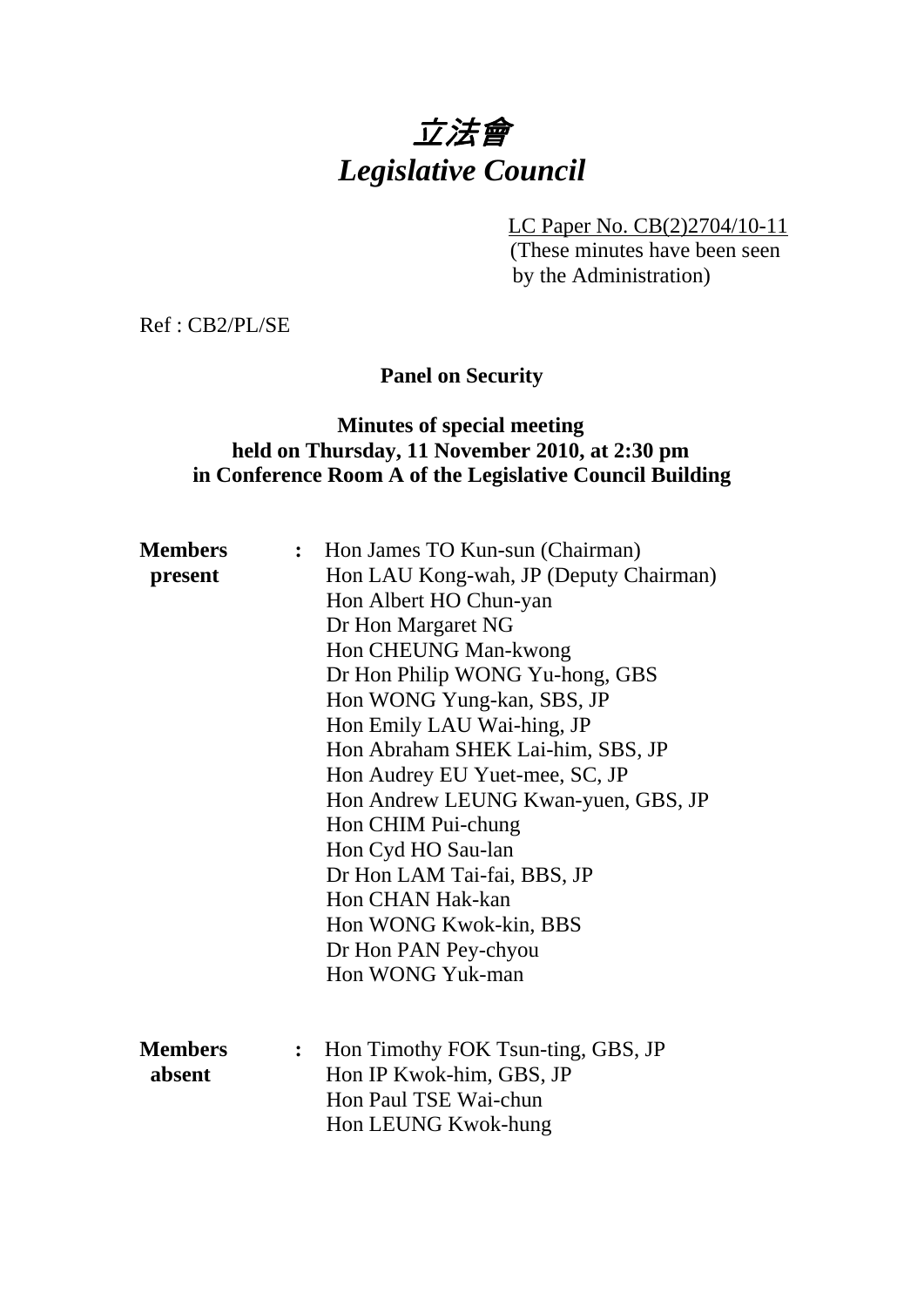#### **Public Officers :** Item I  **attending**

Mr LAI Tung-kwok, SBS, IDSM, JP Under Secretary for Security

Ms Sally WONG, JP Commissioner for Narcotics Security Bureau

Mr Eric LEE Principal Assistant Secretary for Security (Narcotics) 2

Mr Thomas TAM Chief Pharmacist (Acting) Department of Health

Mr John Paul RIBEIRO Chief Superintendent, Narcotics Bureau Hong Kong Police Force

Item II

Mr LAI Tung-kwok, SBS, IDSM, JP Under Secretary for Security

Ms Sally WONG, JP Commissioner for Narcotics Security Bureau

Mr David WONG Principal Assistant Secretary for Security (Narcotics) 1

Mr Benjamin YUNG Principal Education Officer Education Bureau

Mr FUNG Man-lok Assistant Director Social Welfare Department

Mr YIP Hak-kwong Director of Policy 21 Limited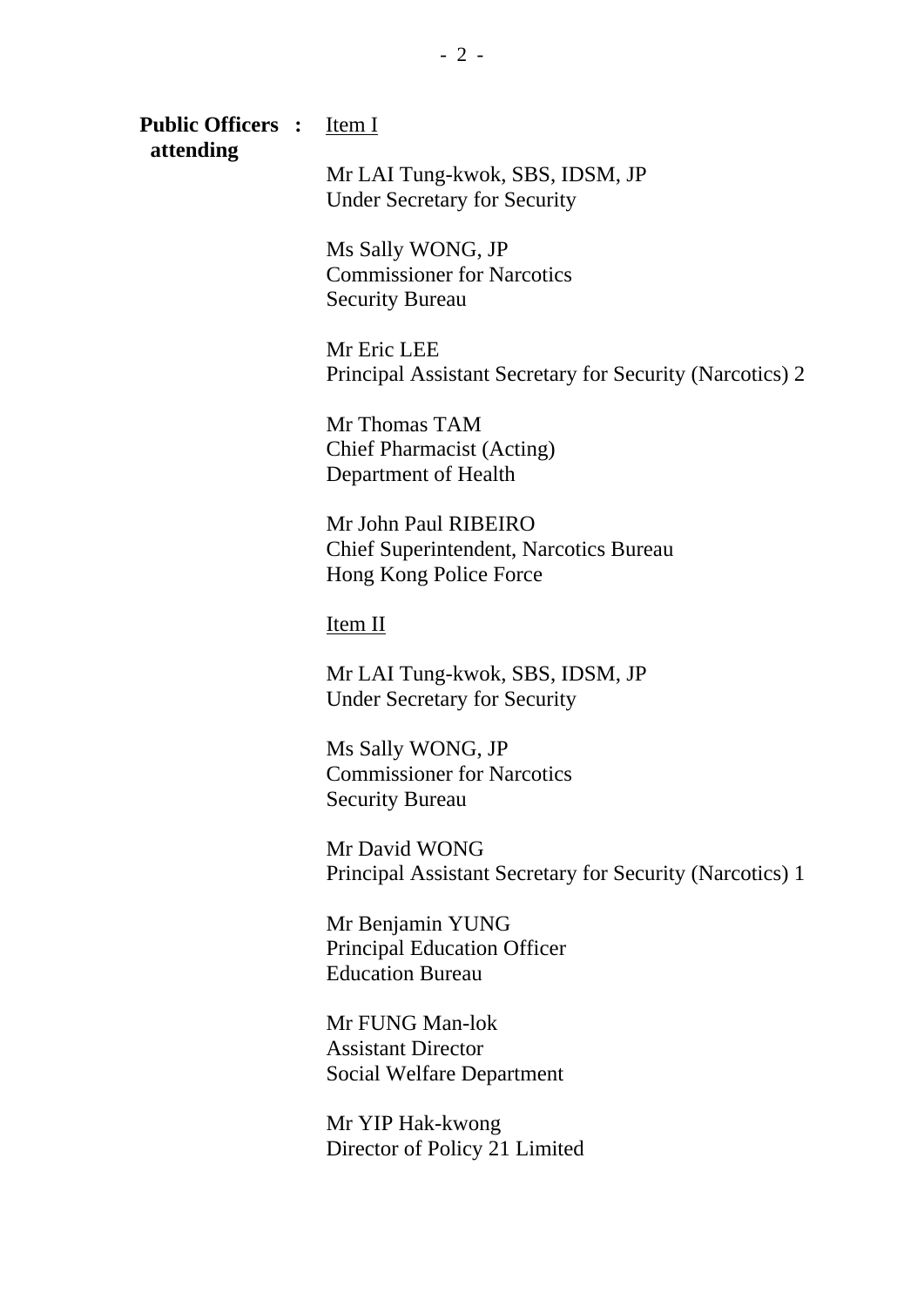|                               |                | Item III                                                                              |  |
|-------------------------------|----------------|---------------------------------------------------------------------------------------|--|
|                               |                | Mr LAI Tung-kwok, SBS, IDSM, JP<br><b>Under Secretary for Security</b>                |  |
|                               |                | Mrs Millie NG<br>Principal Assistant Secretary for Security (E)                       |  |
|                               |                | Mr Peter Geoffrey HUNT<br><b>Assistant Commissioner of Police (Support)</b>           |  |
|                               |                | Mr David NG Ka-sing<br><b>Assistant Commissioner of Police (Crime)</b>                |  |
|                               |                | Mr Eric CHENG Tak-ming<br>Superintendent of Police (Licensing Office)                 |  |
|                               |                | Miss Tammy CHAN Kam-kuk<br>Chief Inspector of Police (1) (Crime Wing<br>Headquarters) |  |
| <b>Clerk</b> in<br>attendance | $\ddot{\cdot}$ | Mr Raymond LAM<br>Chief Council Secretary (2) 1                                       |  |
| <b>Staff</b> in<br>attendance |                | Ms Connie FUNG<br>Senior Assistant Legal Adviser 1                                    |  |
|                               |                | Mr Bonny LOO<br><b>Assistant Legal Adviser 3</b>                                      |  |
|                               |                | Miss Josephine SO<br>Senior Council Secretary (2) 1                                   |  |
|                               |                | Ms Camy YOONG<br>Clerical Assistant (2) 1                                             |  |
|                               |                |                                                                                       |  |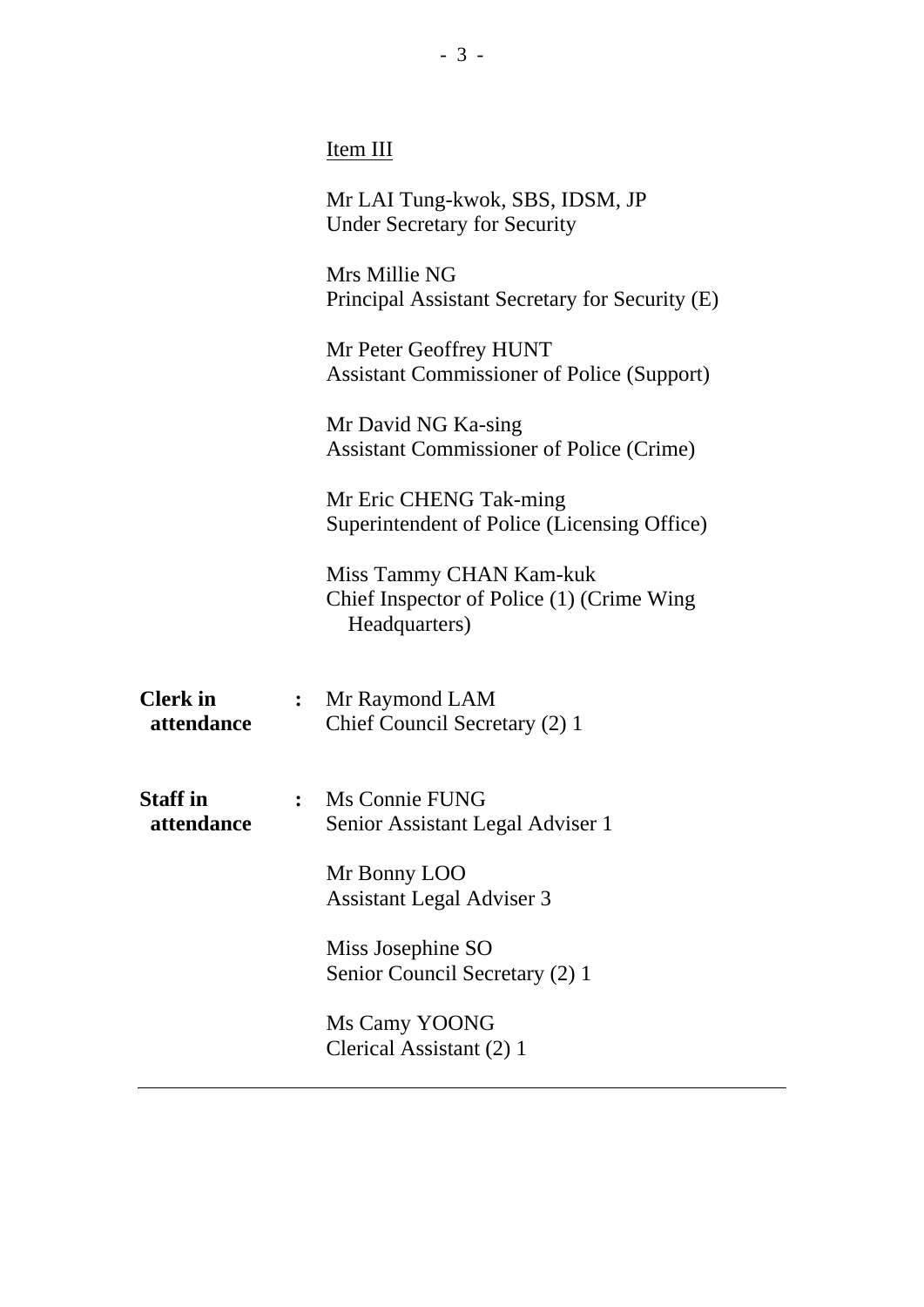### **I. Amendments to the schedules to the Dangerous Drugs Ordinance and Control of Chemicals Ordinance**  (LC Paper Nos. CB(2)205/10-11(01) and (02))

1. Under Secretary for Security ("US for S") briefed members on the Administration's proposal to amend the schedules to the Dangerous Drugs Ordinance (Cap. 134) ("DDO") and the Control of Chemicals Ordinance (Cap. 145) ("CCO"), with a view to bringing certain synthetic substances and chemicals which were liable to abuse or to be used in the production of a dangerous drug under legislative control. Details of the proposal were set out in the Administration's paper.

2. Dr LAM Tai-fai noted with concern that some substances covered in the present proposal, such as derivatives of piperazine or derivatives of cathinone, had gained prevalence for some time in some overseas countries. He asked whether the Administration would cooperate and exchange intelligence with overseas as well as the Mainland law enforcement agencies ("LEAs") to monitor the trend of drug abuse.

3. US for S replied in the affirmative and added that the Hong Kong Police Force and the Customs and Excise Department had all along been working closely with the customs authorities and LEAs of other places to combat transnational drug trafficking activities. Information and intelligence were regularly exchanged.

4. Mr WONG Yung-kan noted from paragraph 6 of the Administration's paper that one of the synthetic cannabinoids, notably nabilone, had been used medicinally overseas mainly to reduce the signs of nausea and vomiting of patients due to cancer chemotherapy but it was not used by medical practitioners in Hong Kong. Mr WONG was concerned about the regulatory control over the carrying of medicines or medical products which contained nabilone into the territory by travellers in small quantities.

5. In response, Chief Pharmacist (Acting) advised that nabilone was not a registered medicine and was not sold in Hong Kong. Importation of unregistered medicines required import licences issued by the Department of Health ("DH"). For travellers carrying the medicines, proof of medical use of such medicines by doctor would need to be produced and approval by DH is also required.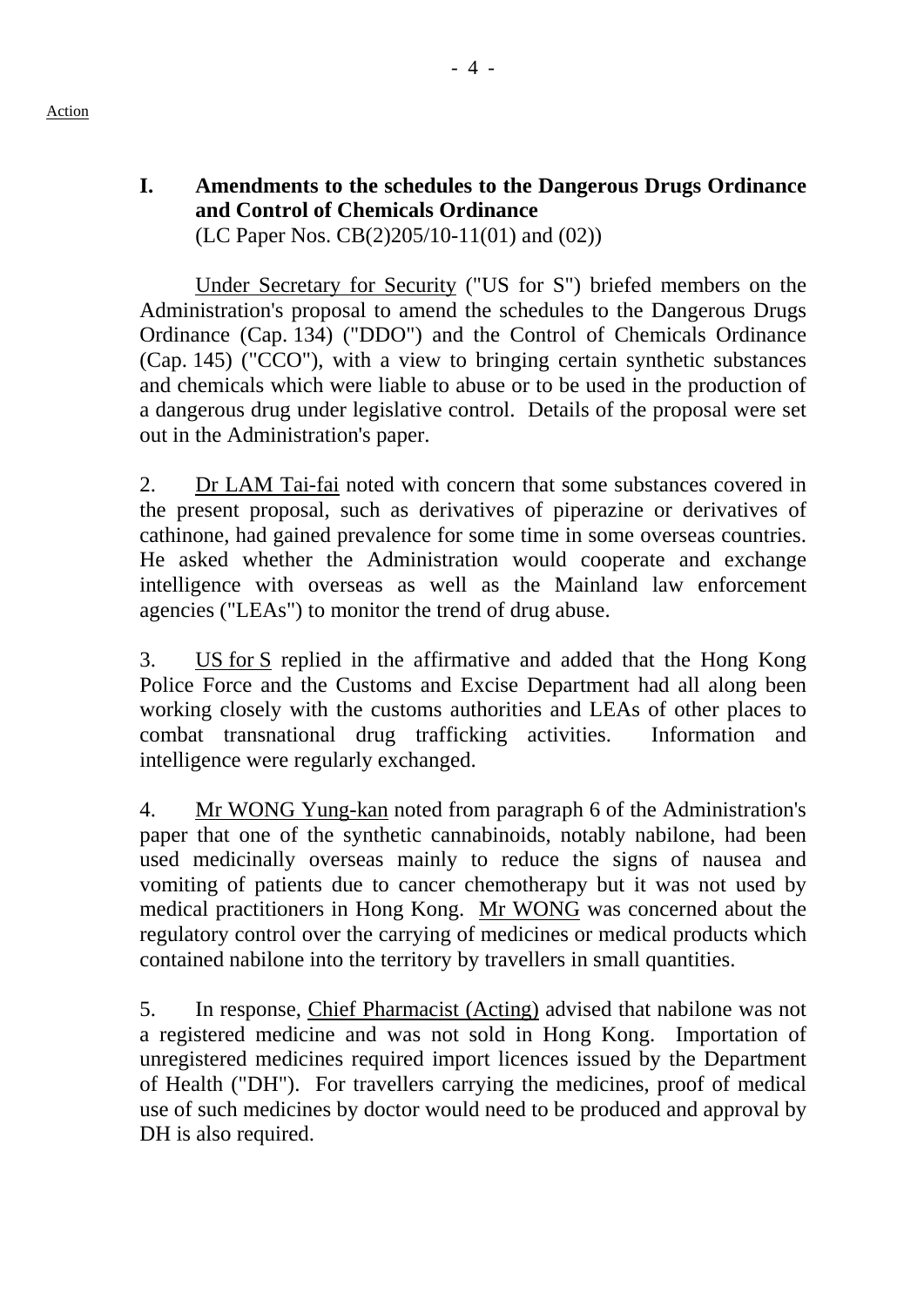6. Mr CHAN Hak-kan expressed support for the proposed amendments to the schedules to DDO and CCO. Knowing that the Administration was in the process of formulating the legislative proposals to combat drug driving, he sought information about the kind of drugs to be covered under the proposals.

- 7. In response, Commissioner for Narcotics ("C for N") advised that
	- (a) the Administration was deeply concerned about the increase in the number of traffic accidents caused by driving under the influence of drugs, particularly illicit drugs. To combat drug driving, the Administration had set up a dedicated interdepartmental Working Group, led by the Transport and Housing Bureau, to examine the control framework required;
	- (b) in July 2010, the Working Group had formulated a package of initial proposals for public consultation. Among others, it proposed the introduction of a "zero-tolerance offence" to make driving with any amount of the six most commonly abused illicit drugs, namely heroin, ketamine, methylamphetamine ("ice"), cannabis, cocaine and MDMA ("ecstasy"), a strict liability offence; and
	- (c) according to section 39 of the Road Traffic Ordinance (Cap. 374), it was an offence for a person to drive or attempt to drive or be in charge of a motor vehicle on any road while under the influence of drugs to such an extent as to be incapable of having proper control of the motor vehicle, which was referred to as a "general drug driving offence". While "drugs" under this section included both illegal and legal drugs, driving under the influence of the synthetic substances and chemicals proposed to be controlled in the present exercise would fall under this offence.

8. The Chairman noted from paragraph 4 of the Administration's paper that Hong Kong recorded the first seizure of derivatives of piperazine used as psychotropic substances in May 2009. He expressed concern about the long lead time required for ascertaining the potency and the rising popularity of these psychotropic substances within the territory prior to the Administration's submission of the present proposal to impose strict control on the trafficking, manufacture, possession, supply, import and export of these substances.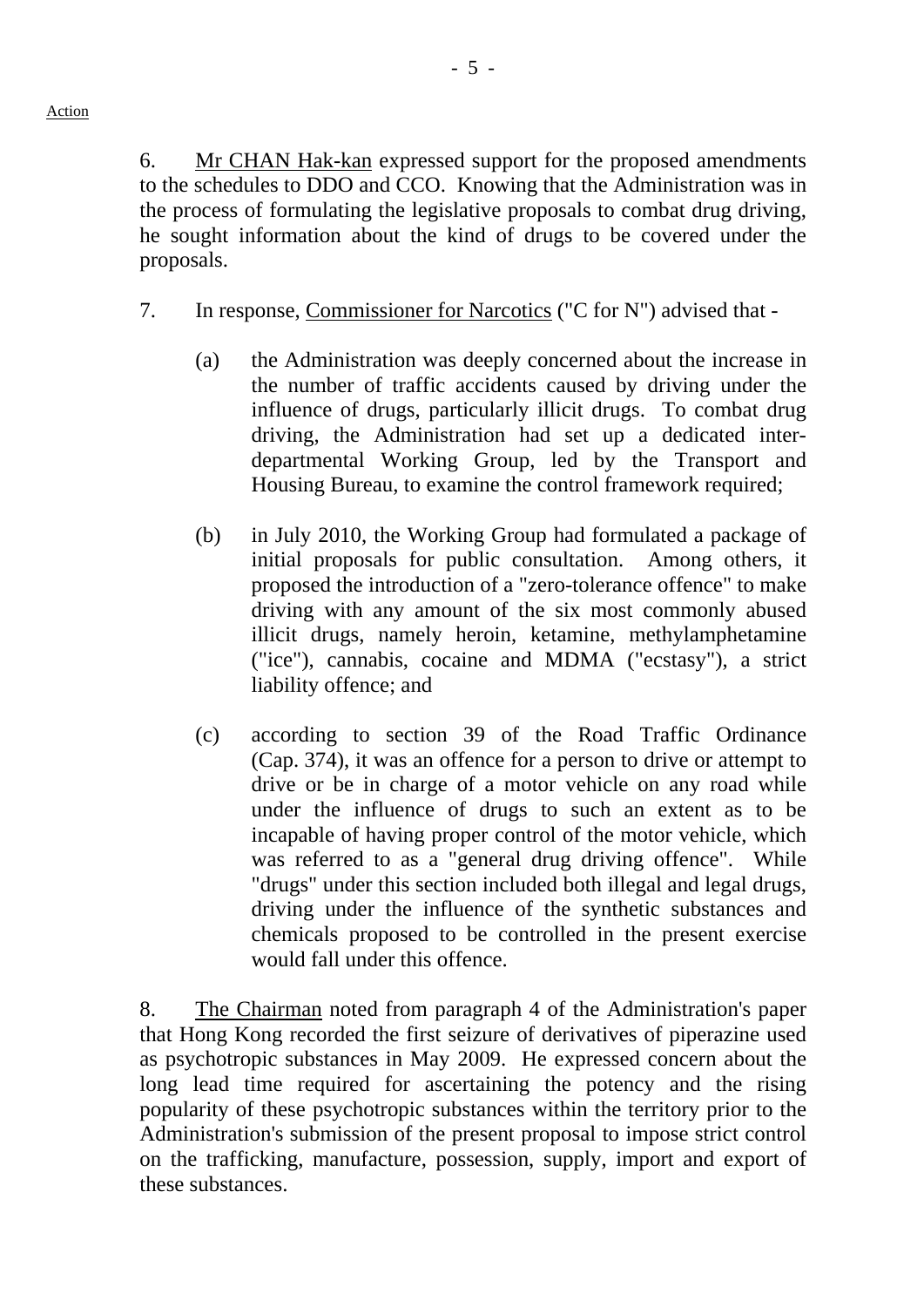9. US for S explained that when derivatives of piperazine were first seized in Hong Kong in May 2009, there was little readily available information on such substances. The Government Laboratory ("GL") therefore needed time to conduct detailed testing to find out how toxic these substances were and the quantity of the compounds present in the substances. Up to the end of September 2010, GL had identified 5 892 tablets of such substances submitted for examination in 43 cases, indicating that the abuse of these substances was becoming popular in Hong Kong. For this reason, as a precautionary measure, the Administration proposed to bring derivatives of piperazine under legislative control, making reference to overseas practice.

10. The Chairman held the view that consideration should be given to bringing as early as possible those drugs which had gained prevalence in overseas countries as substances of abuse under the control of the laws of Hong Kong, notwithstanding that these substances might not have gained popularity in Hong Kong.

11. US for S responded that the Administration would monitor closely the drug abuse trend in the territory, in addition to the worldwide developments. If the situation so warranted, the Administration would consider imposing suitable measures to contain the spread and abuse of a particular drug or substance.

12. The Chairman concluded that members in general supported the proposals to amend the schedules to DDO and CCO, as presently proposed.

# **II. School drug testing**

(LC Paper Nos. CB(2)197/10-11(01), CB(2)205/10-11(03) and Evaluation Research Report on the Trial Scheme on School Drug Testing in Tai Po District (School Year 2009-2010))

13. US for S briefed members on the results of the Trial Scheme on School Drug Testing in Tai Po District ("the Scheme") and the way forward, as outlined in the Administration's paper.

14. With the aid of powerpoint presentation, Mr YIP Hak-kwong, Director of Policy 21 Limited, presented the major findings, observations and recommendations in the Evaluation Research Report on the Scheme.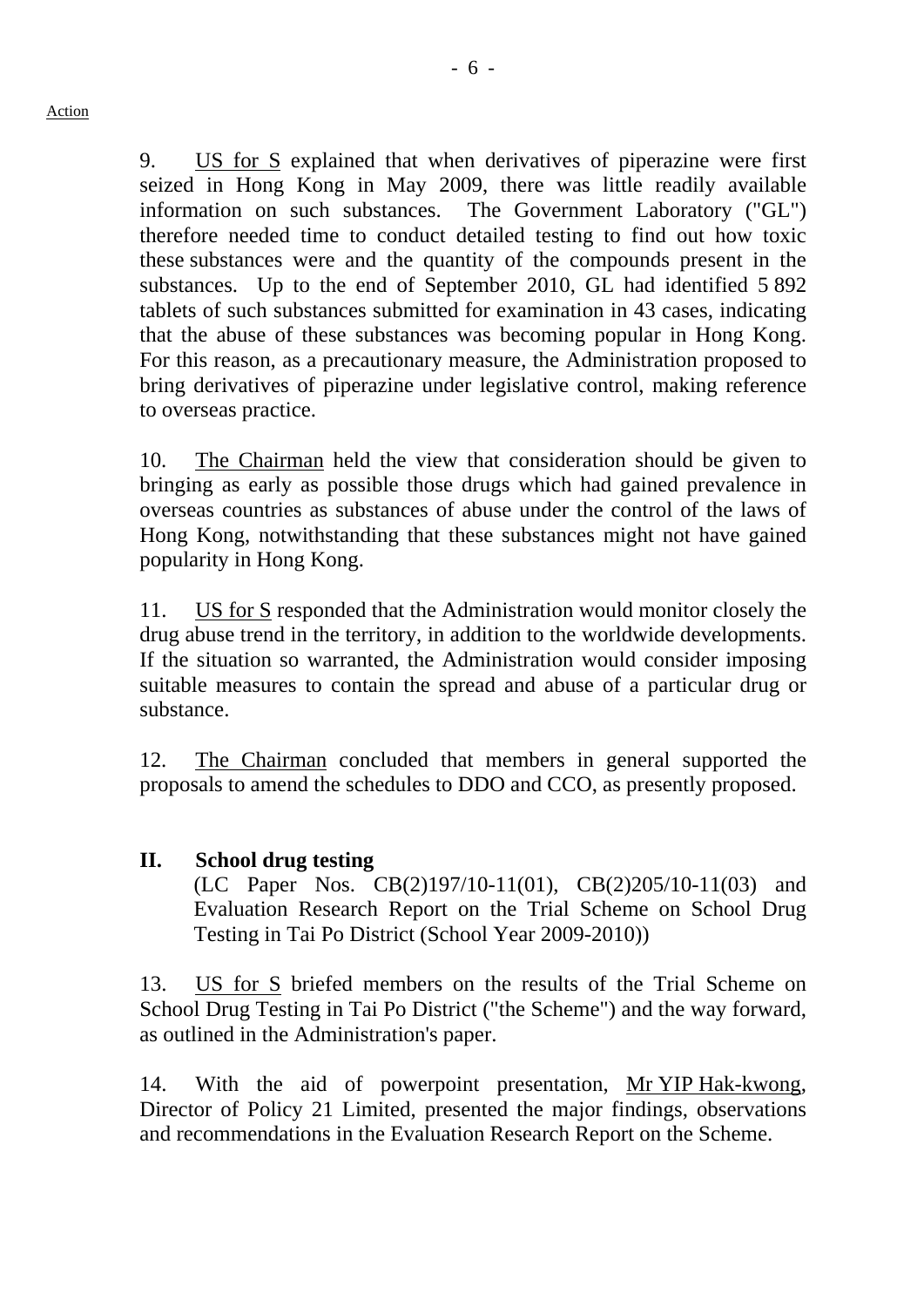(*Post-meeting note*: The softcopy of the powerpoint presentation materials was issued to members vide LC Paper No. CB(2)274/10-11 on 11 November 2010.)

15. Mr CHAN Hak-kan said that he was glad to note that the evaluation study had revealed that the Scheme was perceived by students, parents and teachers to be effective in building an anti-drug culture, triggering motivation of those who had abused drugs to quit drugs and enhancing students' resolve to refuse drugs. While there were recommendations that school drug testing should be further developed in Hong Kong and schools be allowed to group into a cluster to decide on their own drug testing scheme which suited their needs, Mr CHAN expressed concern as to whether the Administration would strengthen the downstream support services provided by the counselling centres for psychotropic substance abusers ("CCPSAs") and allocate sufficient resources to schools to facilitate their drug testing and anti-drug efforts.

- 16. In response, US for S and C for N made the following points
	- (a) schools were an important platform for fighting drug abuse. The Administration had all along been providing advice and guidance to schools, with a view to assisting them to draw up healthy school programmes with an anti-drug focus and to apply for the Beat Drugs Fund ("BDF") for implementation of various anti-drug initiatives;
	- (b) the Government's support for the future drug testing scheme would make reference to the model of the Scheme and be funded by BDF. An injection of \$3 billion into BDF in the 2010-2011 financial year had enabled the Fund to generate an enhanced level of investment return of about \$100 million annually for supporting sustained anti-drug efforts in various sectors of the community, in which school drug testing was one of the major initiatives. The Administration had not specifically budgeted for the future drug testing schemes. Applications from schools and non-government organizations ("NGOs") would be handled in a dedicated manner for arranging appropriate funding; and
	- (c) following the establishment of two CCPSAs in December 2008, which had increased the number of CCPSAs from five to seven, four additional CCPSAs had commenced operation in October 2010 bringing the total number of CCPSAs to 11.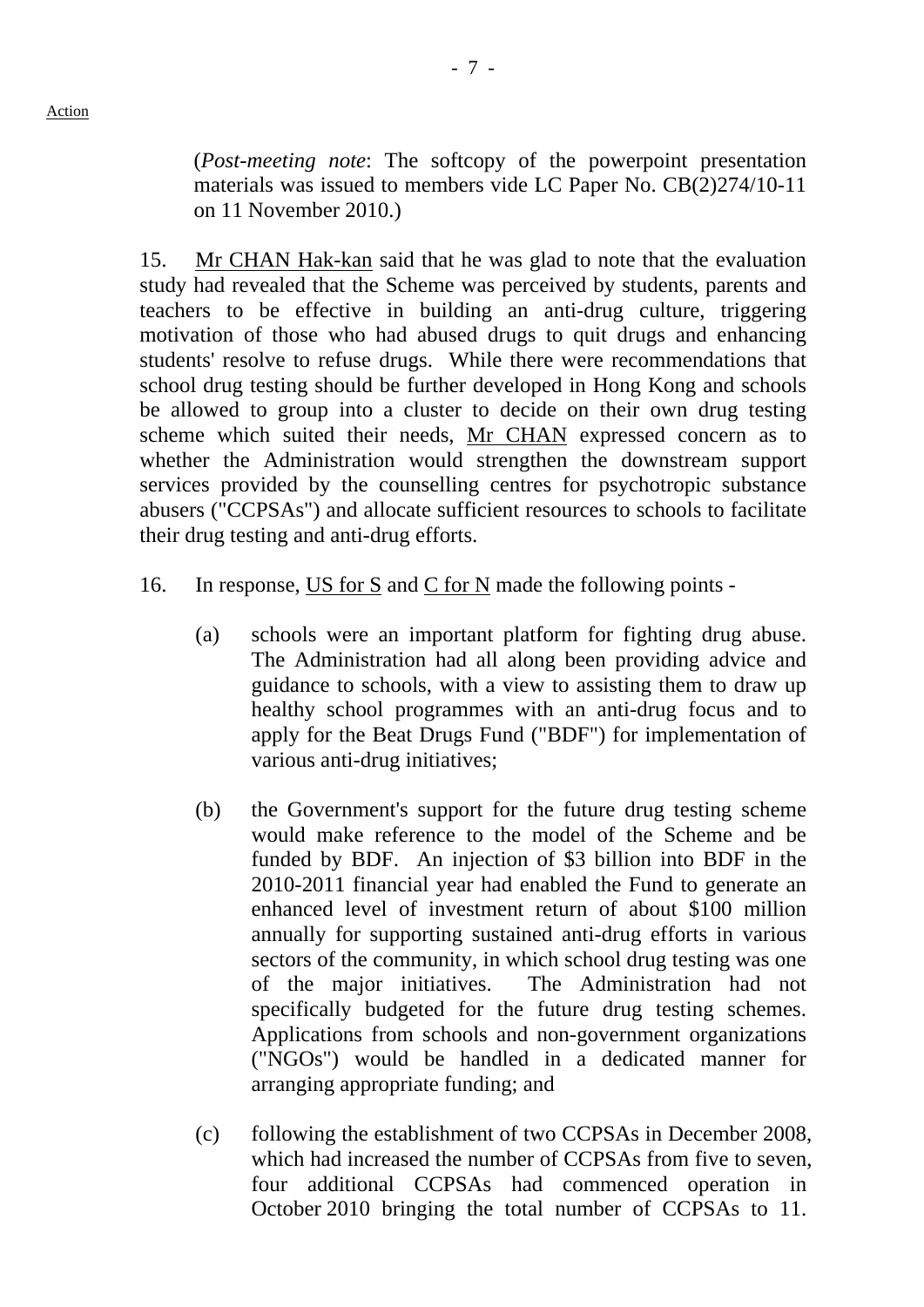These 11 CCPSAs could serve a lot more cases and each of them would be staffed with a sufficient number of professionals, including social workers and nurses, to provide counselling services and necessary support to the identified students and their parents or guardians.

17. The Deputy Chairman held the view that school-based drug testing should be rolled out to other schools beyond Tai Po as soon as possible, given the perceived effectiveness of the Scheme in achieving the intended objectives. He expressed disappointment at the Administration's decision not to develop school drug testing widely in the territory after the trial in Tai Po. He said that the mere continuation of the Scheme for another school year in 2010-2011 would be unlikely to bring about any notable effect in combating the territory-wide drug abuse problem among secondary school students.

18. Dr LAM Tai-fai said that while he was in support of school drug testing, he would like to see its implementation on a voluntary basis with consent to participation given by students and their parents. Noting that the Administration had plans to strengthen the school social work services in all secondary schools by a 20% increase in manpower so as to support possible drug testing schemes that might be put in place, he asked about the provision to be set aside for such purpose and the strategies to be adopted by the Administration for further developing school drug testing in Hong Kong.

- 19. US for S and C for N responded that
	- (a) the Scheme comprised a package of programmes for students and their parents. It should be noted that drug testing was only one of its components, and the Scheme was largely educational in nature with enriched contents aimed at cultivating positive attitudes and values among students and fostering a harmonious relationship between students and schools;
	- (b) in 2011-2012, the Administration planned to further strengthen school social work services in all secondary schools by a 20% increase of manpower so as to combat drug abuse in a focused manner through, among others, enhancing the counselling services. NGOs providing school social work services would be supplied with additional resources for conducting counselling sessions and education programmes in schools. NGOs could flexibly deploy the extra school social workers, depending on their caseload; and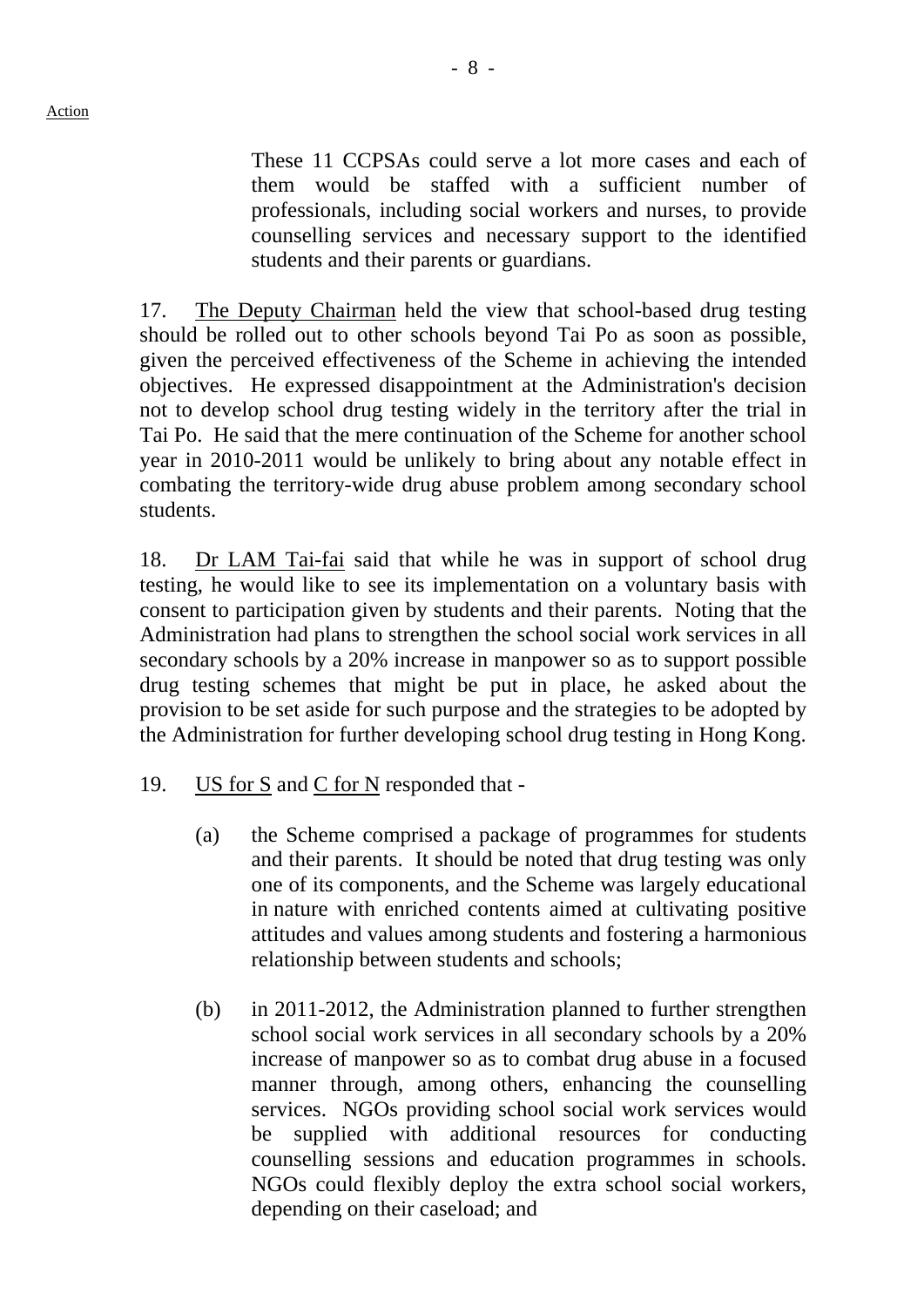Action

(c) since the release of the Evaluation Research Report on the Scheme, the Administration had begun a series of consultation. Stakeholders including school sponsoring bodies, school heads' associations, parent-teacher associations and NGOs were engaged. The Administration aimed to enhance through consultation and dialogue with relevant stakeholders their understanding of the research findings and proposals and to enlist their support for implementing the recommendations in the report. For schools and NGOs which had shown immense interest, the Administration would discuss with them the specific contents and arrangements of the programmes, the grouping of schools, the matching with NGOs, the resources involved and the application procedures of BDF. Advice and guidance would be provided to the schools and NGOs, with a view to assisting them in drawing up healthy school programmes with drug testing elements pertaining to the

circumstances of different groupings as well as the application for BDF for implementation of school drug testing in the

20. Responding to Dr LAM Tai-fai's enquiry relating to the perception of stakeholders about the Scheme, Mr YIP Hak-kwong advised that some stakeholders, including some school principals, teachers and students, advocated that early identification could only be achieved through compulsory drug testing in schools. On the other hand, a number of social workers cautioned that compulsory drug testing might risk labelling the students. Findings of the survey revealed that more than half of students (66%), parents (69%) and teachers (82%) were of the view that school drug testing should be conducted. In addition, 46% of parents and 40% of students supported voluntary drug testing, as compared with those supporting compulsory participation (23% parents, 26% students) or objecting to drug testing (7% parents, 12% students) or having no opinion (24% parents, 22% students). Results of the survey also revealed that most students were of the view that selection of students for drug testing should be based on reasonable suspicion.

2011-2012 school year.

21. Mr CHEUNG Man-kwong considered that family factors and parental guidance or control had an important bearing on students' attitude towards fighting drugs. He expressed concern that the Administration had not given sufficient weight to promoting the idea that "prevention of drug abuse starts at home", notwithstanding the recommendation of the Task Force on Youth Drug Abuse. Sharing a similar concern, Ms Cyd HO asked about the measures to enhance parental involvement in anti-drug work.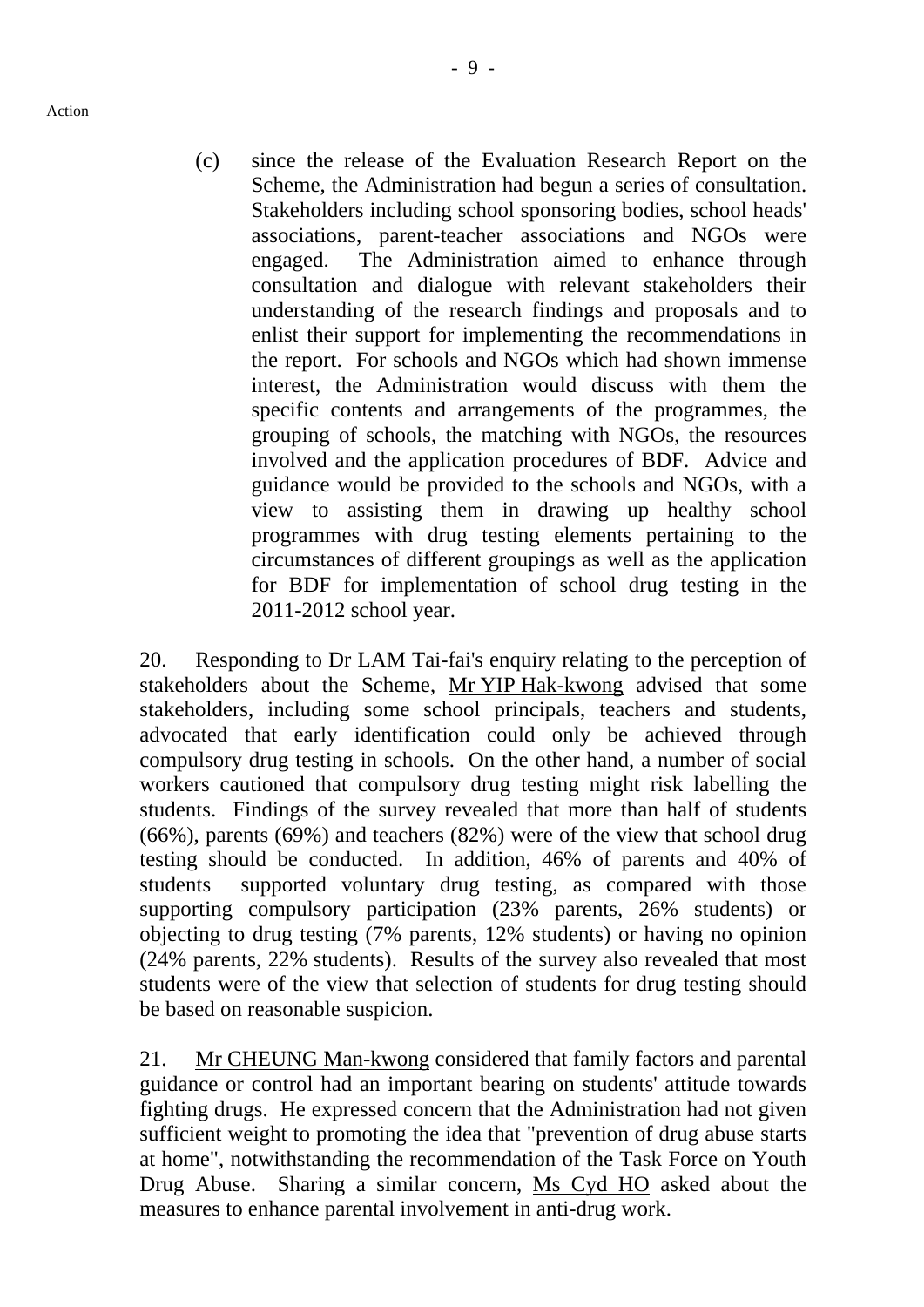22. In response, US for S advised that in launching the Scheme, a number of briefing sessions had been organized for parents to explain to them the purposes of the Scheme. Assistance and advice had also been provided to them by principals, teachers and social workers. The Scheme sought to enhance the communications between schools and parents, thereby fostering closer home-school cooperation. It was noteworthy that several teachers and social workers interviewed in the study had cautioned that parents who were most in need usually did not participate in activities organized for them. For this reason, schools' efforts in providing advice and assistance to parents might not reach those parents who were most in need. US for S further said that as parental involvement was pivotal in the fight against student drug abuse, the Administration would continue to engage parents in this protracted war and step up the professional support and counselling services provided to them.

23. Mr YIP Hak-kwong supplemented that the Evaluation Research Report had pointed out that drug testing only formed part of the Scheme which also included anti-drug educational and prevention programmes for students and their parents. Among others, there was a recommendation that additional resources should be provided to schools in organizing anti-drug activities and to NGOs in strengthening their school social worker services, such as the holding of additional briefings and consultation sessions for parents and students.

24. Expressing concern over the adequacy of residential places provided by drug treatment and rehabilitation centres ("DTRCs") run by NGOs, Ms Cyd HO enquired about the progress of the reprovisioning proposal of the Christian Zheng Sheng College ("CZSC").

- 25. In response, C for N made the following points
	- (a) at present, there were 40 DTRCs in Hong Kong;
	- (b) the Christian Zheng Sheng Association ("CZSA") operated six DTRCs and ran CZSC to provide services to students in four of these DTRCs;
	- (c) it was the understanding of the Administration that CZSA planned to register a new classroom in Ha Keng, bringing the total number of classrooms to three. Together with the two classrooms in Cheung Chau, CZSC would have five registered classrooms;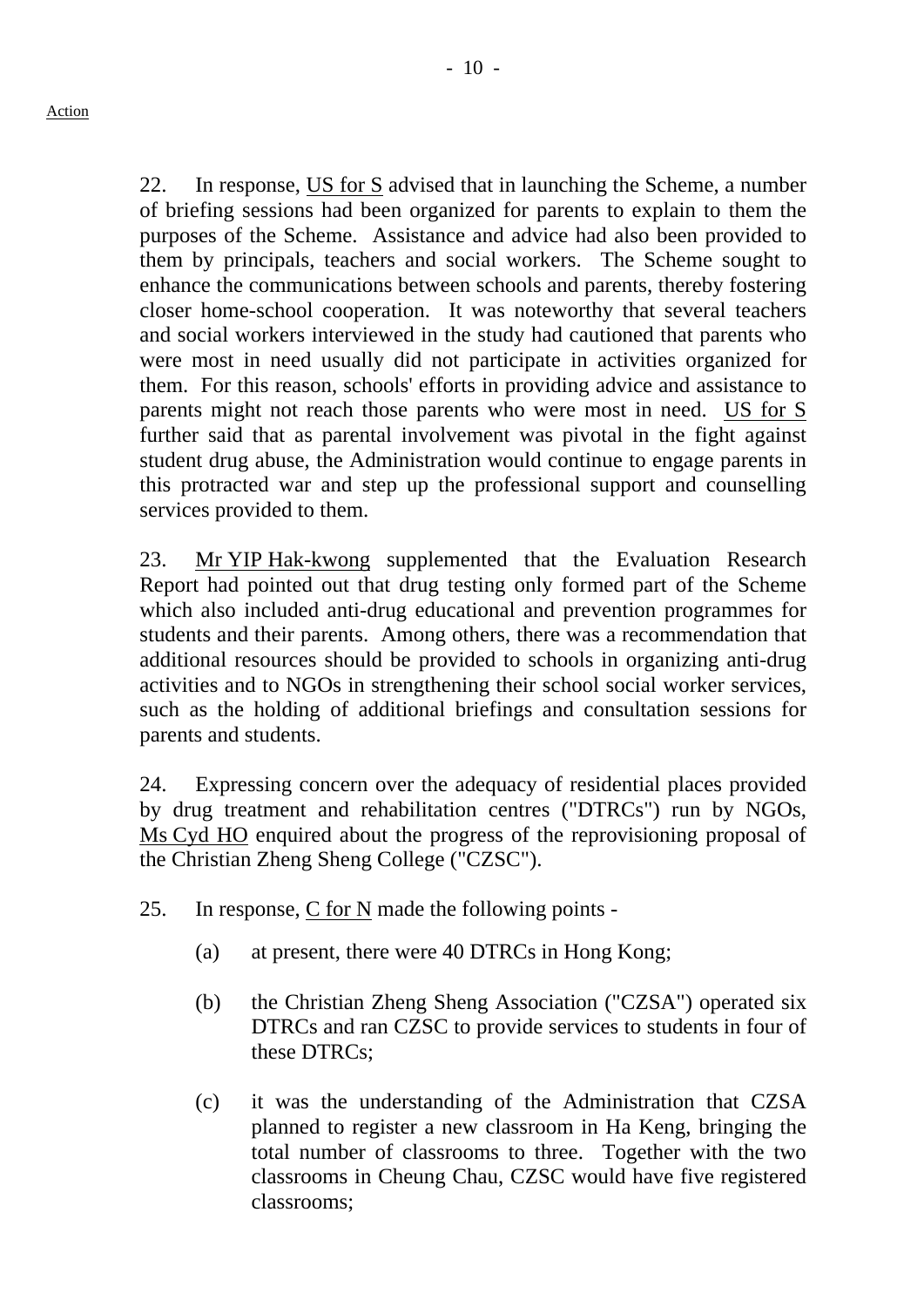- (d) the Government encouraged CZSC to make the best use of its facilities to provide a suitable learning environment for the students. CZSC had been asked to provide the required audited accounts and estimates of income and expenditure of the school as soon as possible to facilitate the Education Bureau in proceeding with the remaining procedures regarding CZSC's application to operate the New Senior Secondary curriculum;
- (e) the occupancy rate of CZSA's two DTRCs for adults on Lantau Island had been low. Two other DTRCs at Cheung Chau had also maintained a surplus capacity for a long time. The Social Welfare Department had urged CZSA to thoroughly review the occupancy situation of its DTRCs and deploy resources flexibly, in order to alleviate the situation of over-admission at the DTRCs in Ha Keng; and
- (f) the Administration had been encouraging CZSA to speed up the development plan of its purchased land at Cheung Chau to build a new DTRC, which could provide new educational facilities to CZSC and improve the learning and living environment. At the same time, it also supported CZSA in searching for sites to re-provision the centres at Ha Keng to further increase the capacity. The Administration would continue to assist CZSA in the discussion with different stakeholders to reach a consensus. It would also look for potential sites and assist CZSA and other relevant organizations in solving the re-provisioning problem.

26. Mr WONG Yuk-man said that as far as he could recall, the Secretary for Security and the Permanent Secretary for Education had, when the Scheme was introduced in 2009, taken different views on the objective of implementing the Scheme. Expressing doubt about the methodology adopted for evaluating the Scheme and hence its effectiveness, Mr WONG said that he could not understand why the evaluation had not covered students' perception of drug testing in respect of invasion of privacy and the underlying causes of youth drug abuse. He said that he did not support school drug testing, even if participation in the scheme was voluntary.

27. US for S responded that in conducting the evaluation study, the professional research organization had undertaken a parallel comprehensive assessment of the design, implementation and effectiveness of the Scheme. In the research report, a complete picture of how the schools concerned,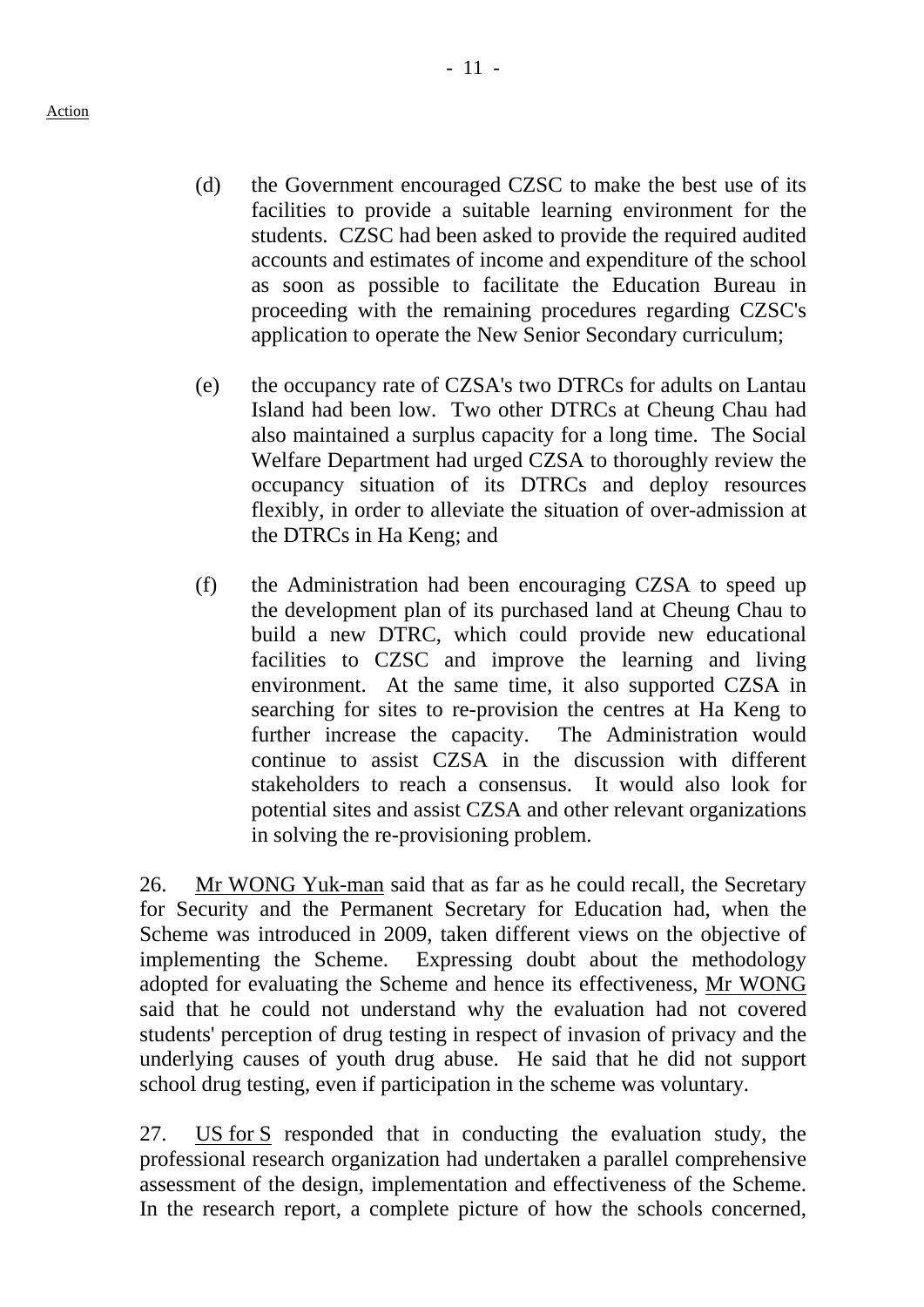Action

school principals, students, parents and teachers perceived the effectiveness of the Scheme had been provided.

28. In response to the Chairman's enquiry as to whether the study had examined the possible labelling effect of drug testing, Mr YIP Hak-kwong replied in the affirmative. He added that the findings showed that most students did not consider that there was a need to keep information related to their participation in the Scheme or their having been sampled to take drug tests confidential. The study also indicated that students' participation or non-participation in the Scheme had no labelling effect on the students.

### **III. Police's handling of public meetings and public processions, and prosecution of assault on Police officers**  (LC Paper Nos. CB(2)205/10-11(04) and (05), CB(2)249/10-11(01), CB(2)256/10-11(01) and CB(2)263/10-11(01))

29. US for S briefed Members on Police's handling of public meetings and processions, and prosecution of assault on Police officers, as detailed in the Administration's paper. He informed members that the number of people prosecuted for assault on Police officers was as follows -

|                      | Prosecution under        | Prosecution under           |
|----------------------|--------------------------|-----------------------------|
|                      | section 63 of the Police | section 36 of the           |
|                      | Force Ordinance          | <b>Offences</b> Against the |
|                      | ("PFO") (Cap. 232)       | Person Ordinance            |
|                      |                          | ("OAPO") (Cap. 212)         |
| January to June 2008 | 160                      | 288                         |
| January to June 2009 | 131                      | 246                         |
| January to June 2010 | 65                       | 110                         |

30. Referring to paragraph 15 of the Administration's paper, the Chairman enquired about the details of the Police's internal guidelines on the prosecution of cases involving assault on Police officers. Assistant Commissioner of Police (Crime) ("ACP (Crime)") explained that, in general, prosecution was instituted under section 63 of the PFO (Cap. 232) for comparatively less serious crimes whereas section 36(b) of OAPO would be invoked for more serious crimes. In August 2010, the Police consulted the Department of Justice ("DoJ") in relation to the prosecution of cases involving assault on police officers and issued internal guidelines in August this year based on the recommendations in the legal advice. The guidelines required all frontline officers to seek legal advice from the DoJ beforehand if they intended to proceed with a charge pursuant to Section 36(b) of the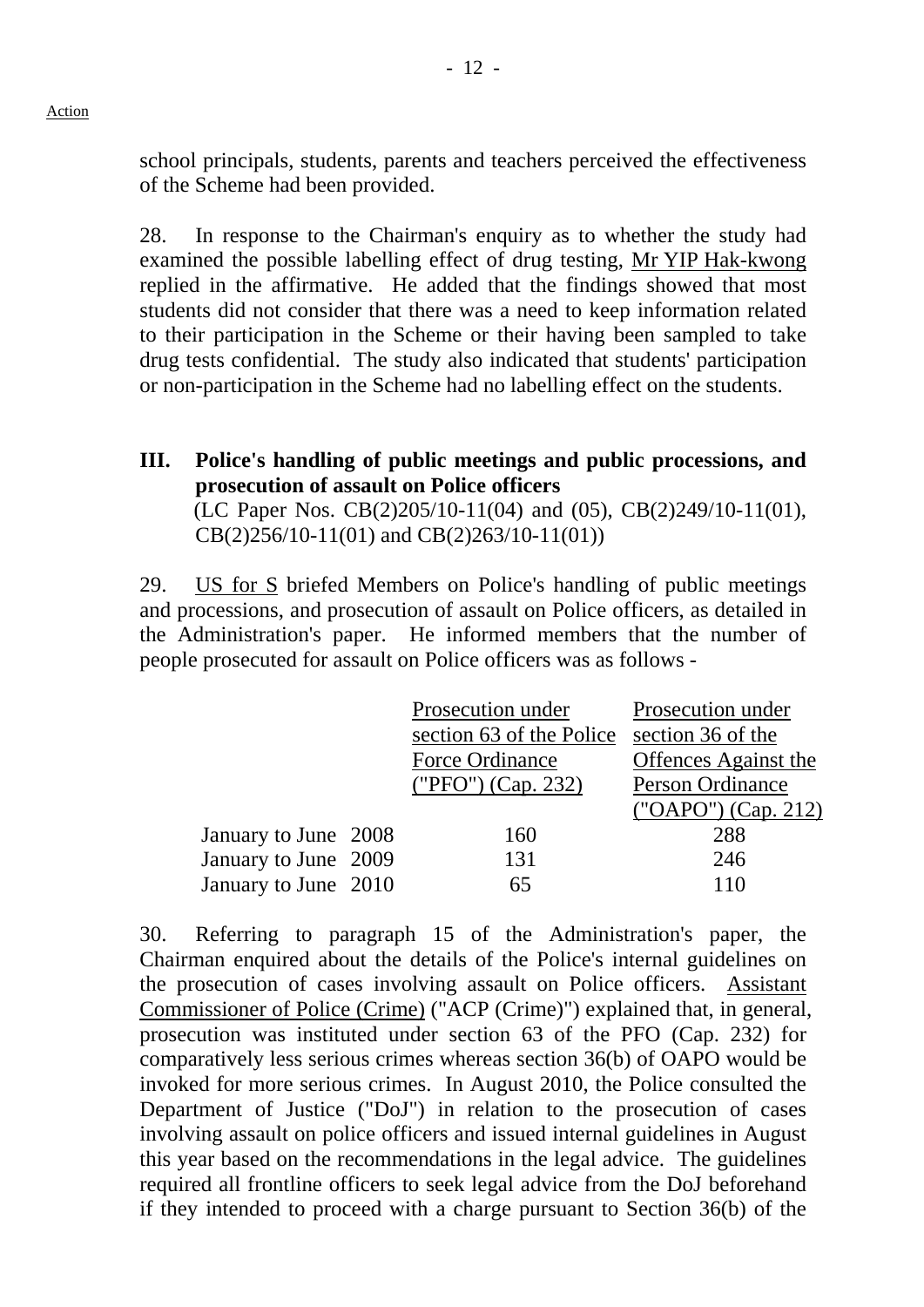OAPO (Cap. 212). Factors to be taken into consideration in deciding under which provision prosecution should be instituted included the act of assault, whether the assault had led to injury of Police officers, and if so, the seriousness/extent of the injury as well as the consequence if the behaviour was not stopped.

31. Mr WONG Yuk-man referred to the Police's handling of the procession of the League of Social Democrats on 1 October 2010 and said that the Police was suppressing the public procession with the use of pepper spray against demonstrators. He said that more restrictions on public meetings and procession were imposed on people in Hong Kong after the Reunification in 1997. He recalled that the public procession on 1 October 2010 had all along been conducted in a peaceful manner until the demonstrators reached the front gate of the Liaison Office of the Central People's Government in the Hong Kong Special Administrative Region ("the Liaison Office"). Mills barriers were set up there and the Police did not allow demonstrators to pass the front gate of the Liaison Office for the purported reason that they carried a bulky object which was a papier-mache coffin measuring one foot by four feet. He queried why there was no specification about the size of bulky objects in the "letter of no objection". He considered that there were political considerations on the part of the Police in drawing up the letter of no objection and prohibiting bulky objects.

32. US for S responded that there was no question of the Police suppressing the public procession. He stressed that the Police had acted in accordance with the law. The Police had always acted impartially and there were no political considerations in their execution of duties.

33. Dr Philip WONG took the view that the Police officers had exercised restraint in handling public processions. He enquired whether there were any guidelines on the use of force against violent protestors and whether such guidelines were kept under constant review.

34. US for S responded that Police officers had been provided with internal guidelines on exercising maximum restraint and use of minimum force to maintain public safety. He said that pepper spray might be used after verbal warning and warning banner proved to be ineffective in stopping the protestors from crushing the defense line of the Police. He added that it was the Police's practice to conduct a review after each major operation.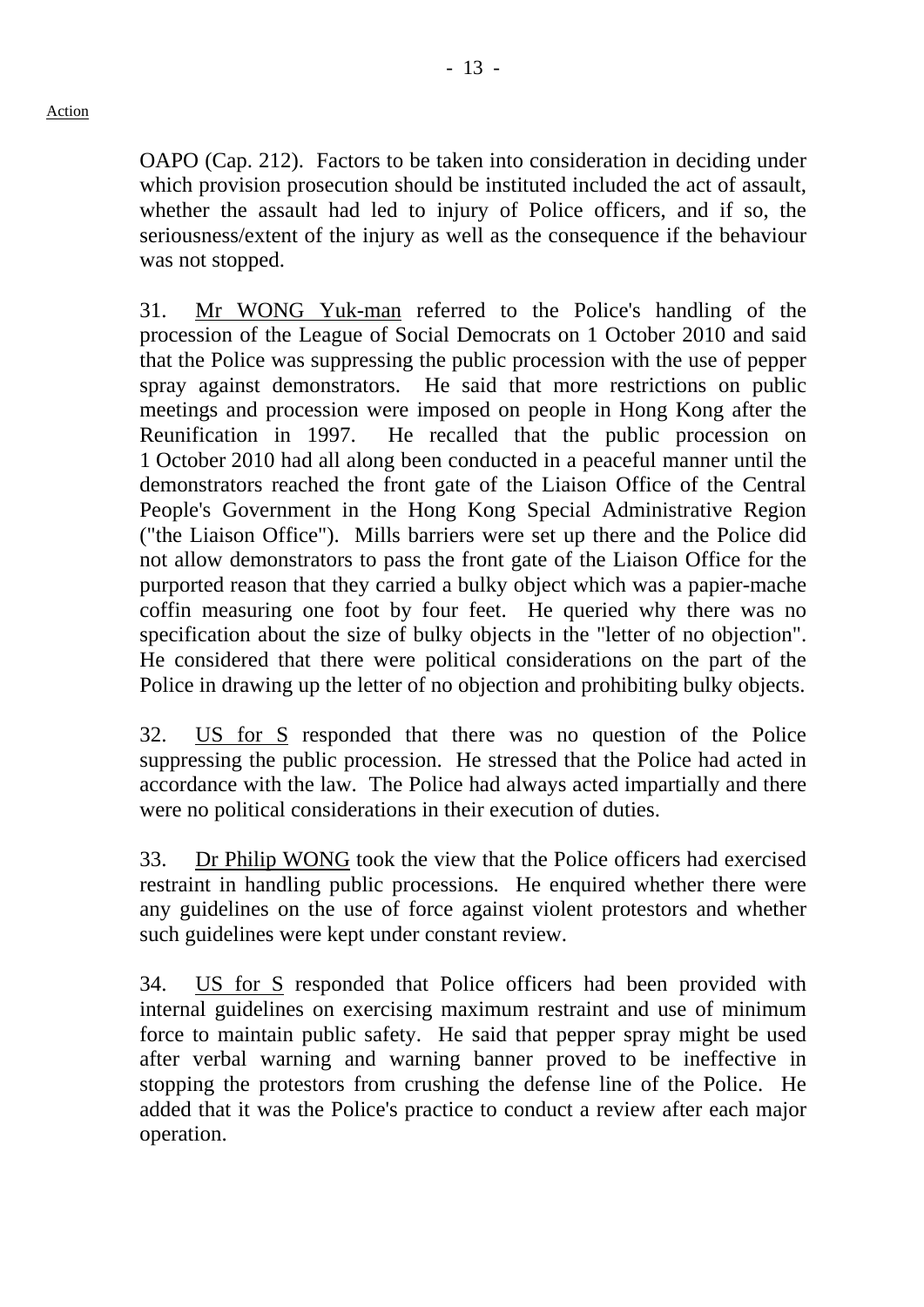35. Assistant Commissioner of Police (Support) ("ACP (Support)") said that Police officers had been provided with internal guidelines on the appropriate actions to be taken and use of force in handling different levels of violence, including the use of pepper spray, batons and firearms. Such use of force was subject to constant review to ensure their appropriateness.

36. Dr LAM Tai-fai pointed out that demonstrators had recently become more radical. In anticipation of the increasingly violent behaviour of demonstrators, he enquired whether the Police had explored the use of advanced technology to facilitate public meetings and processions to be conducted in a peaceful manner.

37. US for S said that the Police had always kept abreast of the latest development in the use of force which would minimize injury to demonstrators. He said that upon receipt of a notification about a public meeting or procession, the Police would establish early contact and maintain active and close communication with the event organizer to provide advice and assistance. The Police's Community Relations Officers might also be present during an event as appropriate to act as a channel of communication between the organizer and the Field Commander. This would help reducing any unnecessary misunderstanding during the public meeting or procession.

38. ACP (Support) advised that a study had been conducted on the use of other devices in handling public meetings or processions. However, they did not meet the needs of Hong Kong in facilitating lawful and peaceful public meetings and processions.

39. In response to the Chairman's question on the Police's study of other devices in facilitating public meetings and processions, ACP (Support) said that while such devices might be effective in handling violent behaviours, they might be harmful to the demonstrators. He pointed out that most of the processions after the Reunification were peaceful.

40. Mr CHEUNG Man-kwong considered that the crux of the problem was whether measures were adopted to facilitate peaceful demonstrations. As an experienced protestor, he pointed out that public meetings and public processions outside the Central Government Offices were relatively peaceful in comparison with those outside the Liaison Office. He expressed concern that there was a large planter outside the Liaison Office, leaving a narrow pavement for accommodating the mill barriers and different parties including the Police, protestors, reporters and pedestrians. He added that the reluctance of the Liaison Office to receive letters and demonstration objects from demonstrators had also contributed to confrontation. Mr CHEUNG said that the Administration should consider -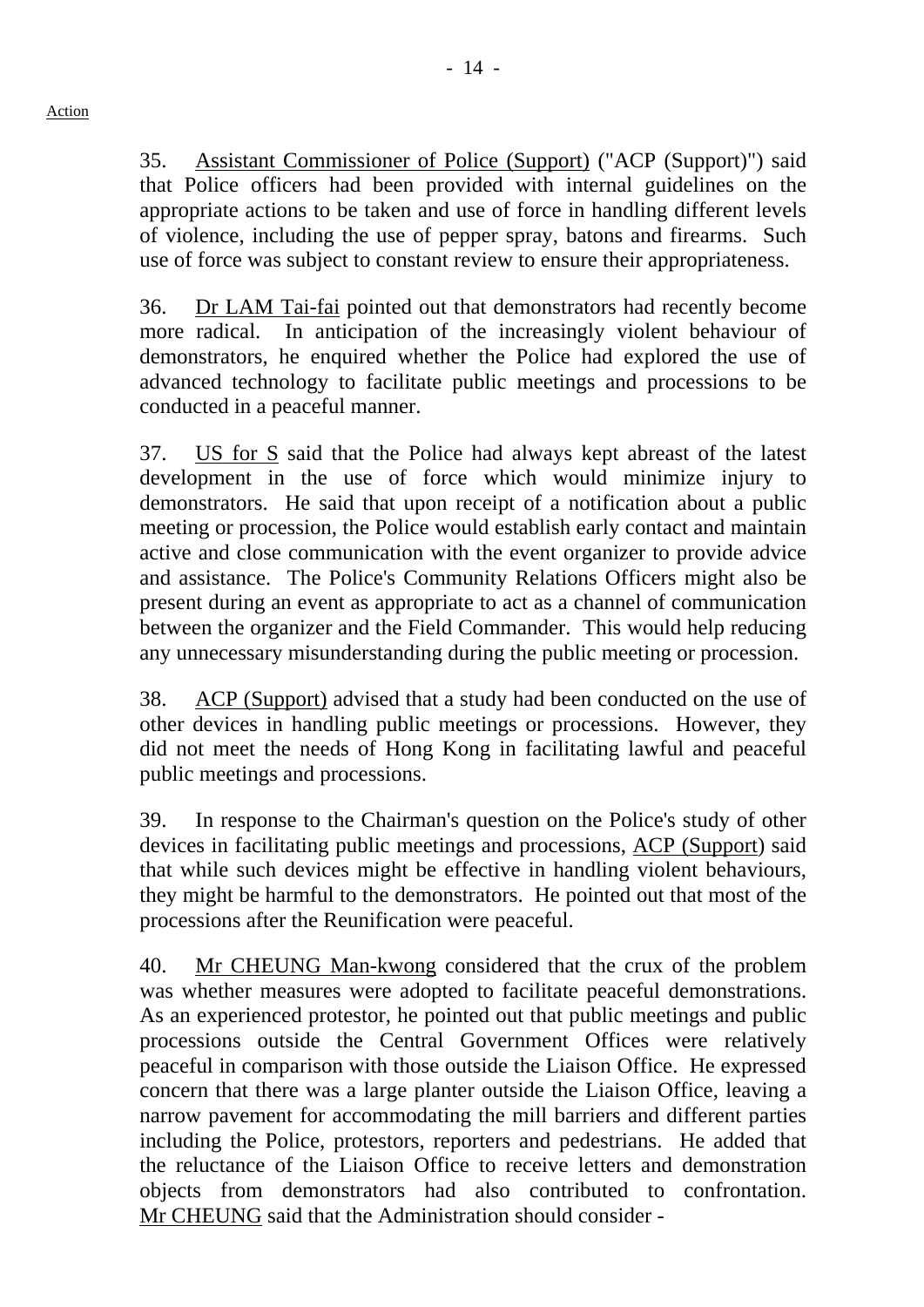(a) removing the huge planter outside the Liaison Office so as to release more space available for holding public meetings; and

- 15 -

(b) conveying to the Liaison Office the suggestion of arranging for its staff to receive letters and demonstration objects from demonstrators.

41. US for S noted that the planter was a district facility that was constructed for some time and the action of protestors was a separate matter. He believed that consideration had been given to the geographical characteristics when the planter was constructed. He agreed to refer the suggestion of removing the planter to the relevant authority for reference. He said that the Liaison Office should be aware of members' views expressed at the open meeting.

42. Mr Albert HO shared the views of Mr CHEUNG Man-kwong. He enquired whether there were clear guidelines on the size of demonstration objects allowed to pass the front gate of the Liaison Office.

43. The Deputy Chairman raised concern about the great difference in the maximum penalty between an offence under section 63 of the PFO and section 36(b) of OAPO. It was noted that the maximum penalty for the former offence was six months' imprisonment while that for the latter offence was two years. He queried whether it was appropriate to use injury of Police officers as a criterion for determining the Ordinance and section under which prosecution would be instituted. He enquired whether the Administration would consider introducing legislative amendments to spell out clearly when prosecution would be instituted under the two sections.

44. ACP (Crime) clarified that whether there was injury of Police officers was only one of the many factors considered in determining the provision under which prosecution would be instituted. The most important element in the internal guidelines was that legal advice should be sought if section 36(b) of OAPO was proposed to be invoked for prosecution against assault on Police officers.

Admin 45. The Chairman requested the Administration to provide a paper explaining the Police's internal guidelines on prosecution in respect of assault on Police officers.

Admin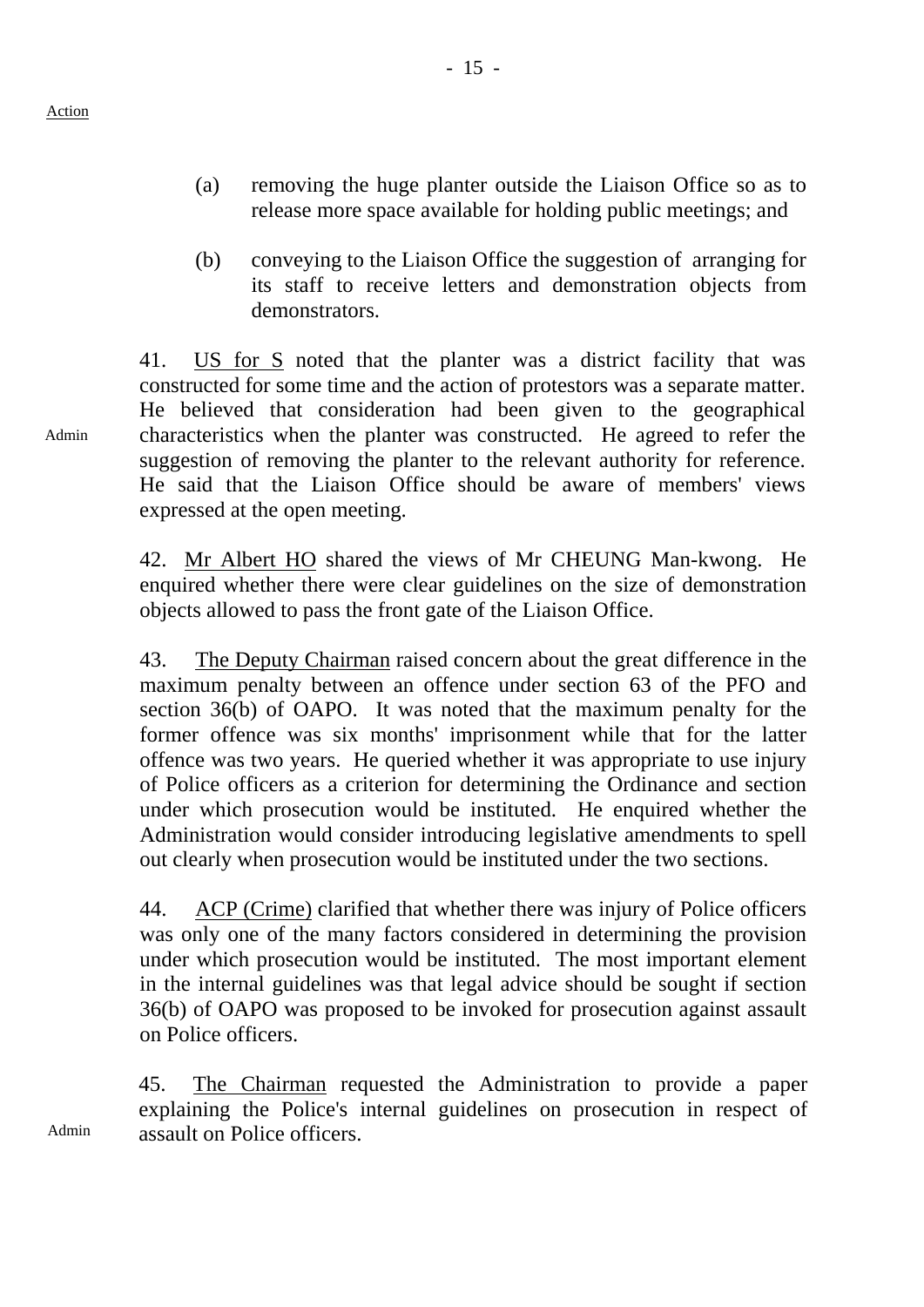#### Action

46. Ms Cyd HO referred to the submission from Hong Kong Human Rights Monitor and queried why a number of demonstrators arrested for assault on Police officers were prosecuted under section 36(b) of OAPO. She requested the Administration to provide information, without the names of the persons concerned, on the scenarios under which the prosecution of assault on Police officers was instituted from 2002 to 2010 under section 63 of PFO and section 36(b) of OAPO respectively. The Chairman added that the Administration should also provide information on whether such persons were involved in public meetings and processions.

# $A<sup>dnin</sup>$  US for S agreed to consider the requests.

47. US for S and ACP(Support) responded that it was necessary to strike a balance between facilitating peaceful public meetings and processions on the one hand, and protecting public safety on the other. The field commander at the scene would deal with the situation having regard to the circumstances. The Police would deal with demonstration objects in accordance with established procedures.

48. Dr PAN Pey-chyou expressed concern that some public meetings and public processions had become less peaceful. He said that there were inconsistencies in the Police's handling of different public meetings and processions. He quoted the example that the Police appeared to be very tolerant in handling the public meeting and procession outside the Legislative Council Building in January 2010 after the Finance Committee had approved the funding proposals relating to the Hong Kong section of the Guangzhou-Shenzhen-Hong Kong Express Rail Link. He enquired whether there were consistent and clear guidelines for the Police officers in handling public meetings and processions.

49. US for S responded that it was the Police's practice to conduct a review after each public meeting or procession and make improvement where necessary. He stressed that there was a need for the Police to strike a balance between facilitating peaceful public meetings and processions on the one hand and maintaining public order and public safety on the other.

50. The Chairman shared the views of Mr CHEUNG Man-kwong that the huge planter outside the Liaison Office had resulted in a narrow pavement outside the Liaison Office, which did not facilitate peaceful public meetings and processions. If improvement was not made to reduce the size of the huge planter, confrontation between demonstrators and the Police would certainly continue. He added that the meaning of bulky demonstration objects should be clarified. He considered that there were political